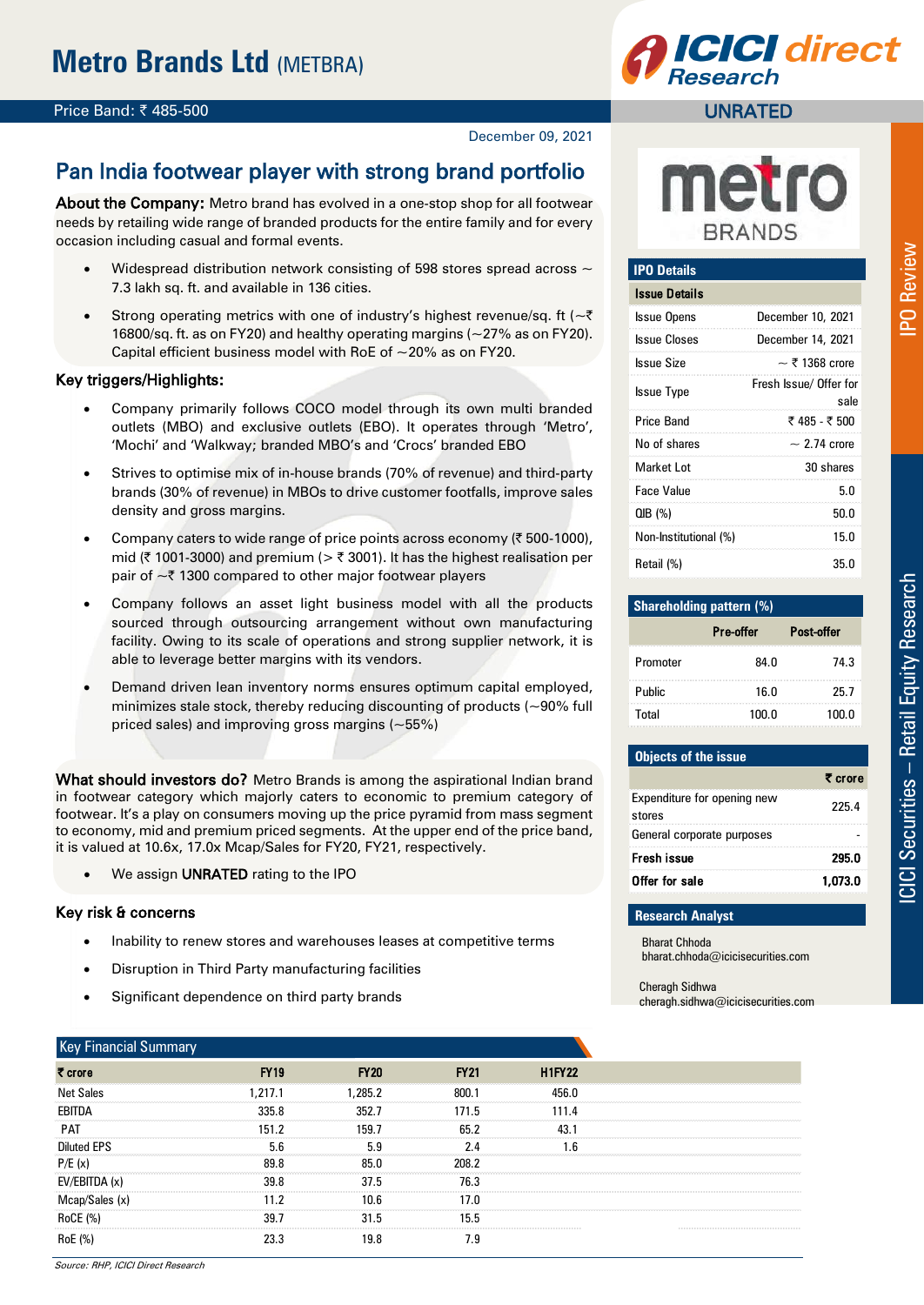### Company Background

Incorporated in 1977, Metro has evolved into a one-stop shop for all footwear needs, by retailing a wide range of branded products for the entire family including men, women, unisex and kids, and for every occasion including casual and formal events. As of September 30, 2021, Company operated 598 Stores (~7.3 lakh sq. ft.) across 136 cities spread across 30 states and union territories in India. With an average ASP of  $\sim$  ₹ 1300 is the highest ASP compared to the two leading players in India. It retails footwear under own brands of Metro, Mochi, Walkway, Da Vinchi and J. Fontini, as well as certain third-party brands such as Crocs, Skechers, Clarks, Florsheim, and Fitflop, which complement its in-house brands. It also offers accessories such as belts, bags, socks, masks and wallets, at the stores.

Retail operations are carried out through its stores and distributors as well as through online channels. It primarily follows the "company owned and company operated" ("COCO") model of retailing through its own Multi Brand Outlets ("MBOs") and Exclusive Brand Outlets ("EBOs"), to better manage customer experience at its stores. Company operates Metro, Mochi and Walkway branded MBOs and Crocs<sup>™</sup> branded EBOs. The operations are well-spread across metro cities, tier I, II and III cities and towns, and across all four zones of India.

| Exhibit 1: Key store formats and brands (as on FY21) |              |       |       |           |        |        |                                                                                                     |  |
|------------------------------------------------------|--------------|-------|-------|-----------|--------|--------|-----------------------------------------------------------------------------------------------------|--|
| <b>Store Format</b>                                  |              |       |       |           |        |        | Target Customer Number of stores Cities Price Range (₹) ASP (₹) Avg store Size Capex/store (₹ lakh) |  |
| Metro MBO                                            | Family       | 220.0 | 119.0 | 1000-1000 | 1481.9 | 1600.0 | 49.0                                                                                                |  |
| Mochi MBO                                            | Youth        | 147.0 | 77.0  | 1000-1000 | 1471.2 | 1500.0 | 51.0                                                                                                |  |
| Crocs FBO                                            | Premium      | 159.0 | 75.0  | 1500-6000 | 2047.0 | 600.0  | 25.7                                                                                                |  |
| Walkway MBO                                          | Value Format | 72.0  | 39.0  | 350-3500  | 597.0  | 1350.0 | 33.2                                                                                                |  |

Source: RHP, ICICI Direct Research



Source: RHP, ICICI Direct Research

#### Exhibit 3: Region specific revenue breakup



Exhibit 4: Tier wise revenue break-up



Source: RHP, ICICI Direct Research

Source: RHP, ICICI Direct Research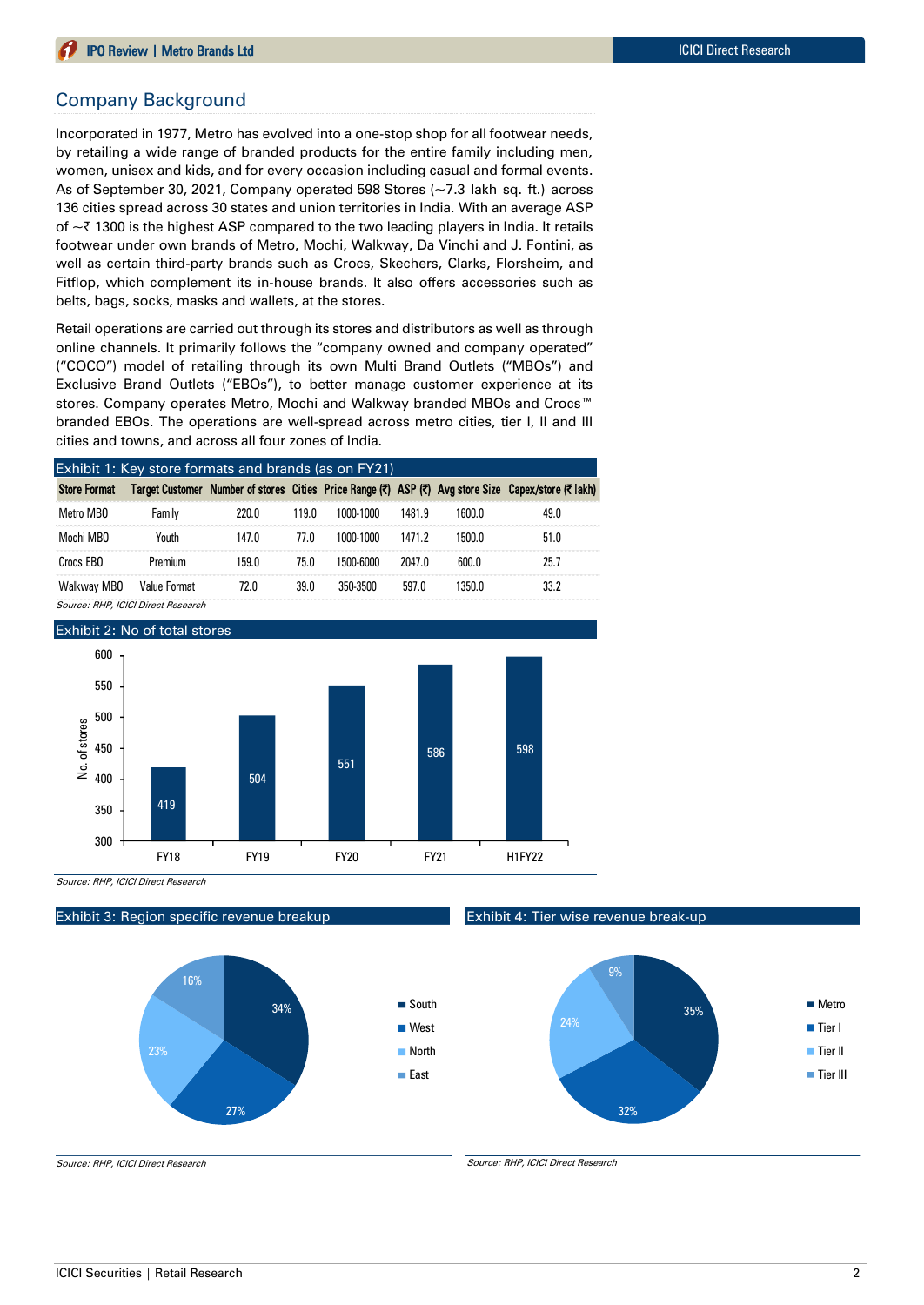Company strives to optimize its mix of in-house brands and third-party brands in its MBOs to drive customer footfalls, improve sales density and gross margins. Revenue from sale of in-house brands and third-party brands in the company's MBO stores represented 69.2% and 30.7% of the Company's revenue from MBOs in FY21, respectively. Due to its large network of multiple store formats located in key markets, and ability to leverage omni-channel presence in India, Metro has become a partner of choice for third-party brands. As of September 30, 2021, it sold footwear as well as accessories across more than 10 owned brands and more than 25 thirdparty brands. Its wide range of brands allows Metro to operate across the economy (₹ 501 to ₹ 1000), mid (₹ 1001 to ₹ 3000) and premium (more than ₹3,001) segments. Diversified business model provides synergies by spanning consumer segments, categories and distribution channels.



Source: RHP, ICICI Direct Research



Source: RHP, ICICI Direct Research

Source: RHP, ICICI Direct Research

Company has long-standing relationships with many of its vendors, and works with them to continuously introduce new designs, which are regularly updated. Company has a large vendor base of 250 suppliers. To efficiently manage the extensive vendor network, supply chain, and inventory for its wide range of products, it follows a pull model for product availability at stores where product placement is led by a demand driven inventory replenishment method. Company endeavours to drive its sales through a strong focus on product assortment – a theory-of-constraints method for its supply chain offering greater predictability of latest products, availability of products in demand and reducing stock-outs. Demand driven lean inventory norms ensures optimum capital employed, minimizes stale stock, thereby reducing discounting of products and improving gross margins. As a result, it liquidates inventory (18 months or older) only twice a year, primarily through its stores, and discounted sales from stores represented  $\sim$  10% of total sales.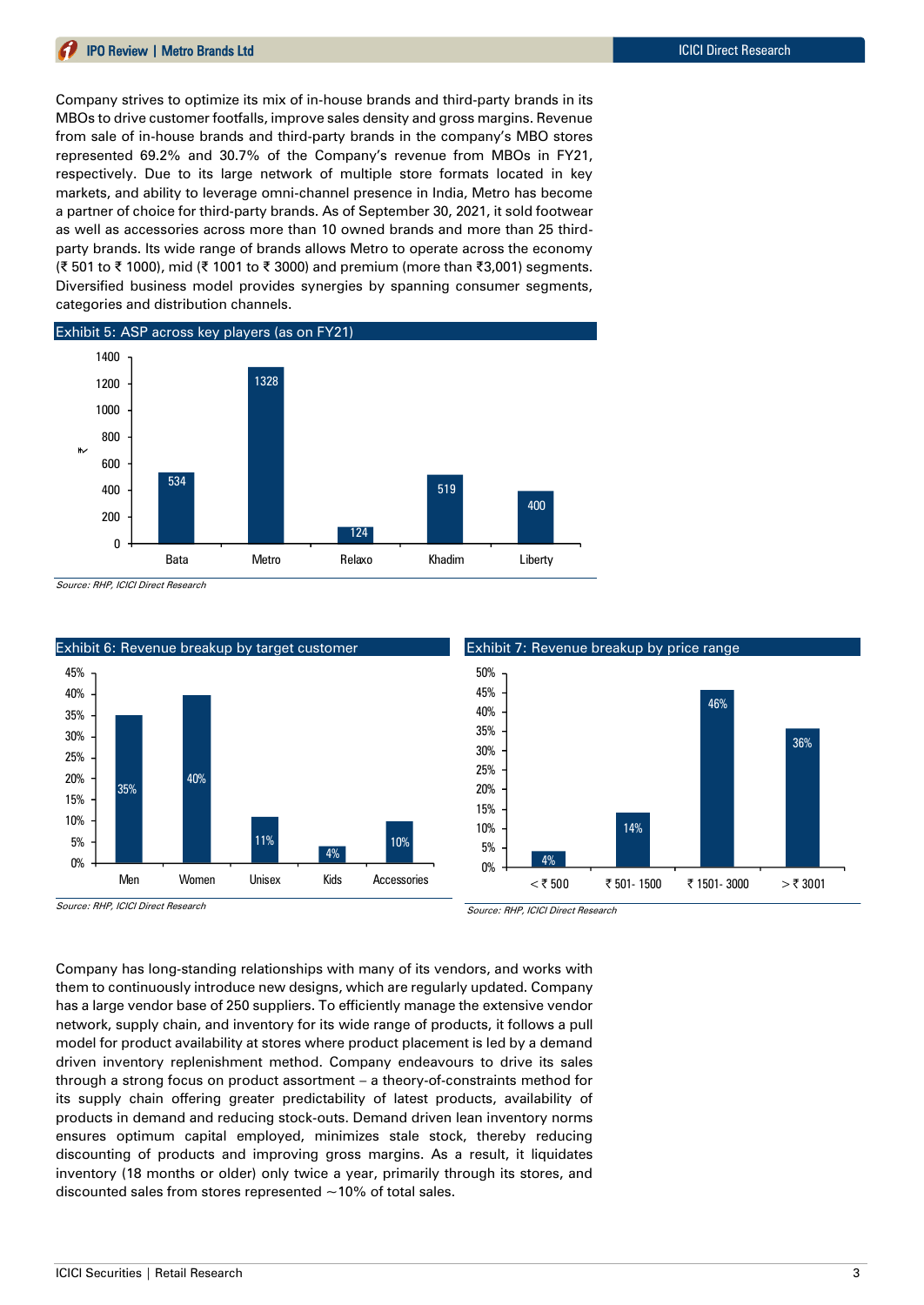#### Industry Overview

The Indian footwear market has followed the trend and witnessed healthy growth on account of rise in income levels, increase in awareness of brands and fashion styles, rise in modern retail, heightened discretionary spending and increase in urbanisation. Consequently, the Indian footwear market, in value terms, has grown from ₹ 630 billion in Fiscal 2015 to ₹ 960 billion in FY20 at CAGR of 8.8%. The market size witnessed a decline of approximately 31% YoY in FY21 on account of decreased consumer spending due to the pandemic. Going forward, the Indian footwear consumption in value terms is expected to grow at a CAGR of 15% to 17% between FY22-25E. Rise in income levels, standard of living, footwear as fashion statement, footwear volumes in urban areas with different footwear purchased for different occasions, women workforce participation, and brand awareness will contribute to the growth of footwear market.



#### Source: RHP, ICICI Direct Research

The organised players' share has grown at CAGR of  $\sim$  15% in past 5 years, largely on account of rise in urbanisation levels and increasing acceptance of brands and modern retail formats by the Indian consumer. Additionally, initiatives by footwear players such as enhancing the overall customer experience via increased frequency of designs, advertising and promotional activities to raise brand awareness as well as increased geographical reach has also aided growth of the organised segment. Industry interactions also reveal that the Organised players have adjusted better to the COVID-19 pandemic compared to their unorganised counterparts. Due to their stronger balance sheets and more robust supply chains, organised players like Metro Brands, etc. are expected to disproportionately benefit from the organized shift and emerge stronger post COVID-19. The organised industry is expected to grow at CAGR of 20-22% in FY22-25E with organised penetration expected to increase from 31% to ~40%.



Source: RHP, ICICI Direct Research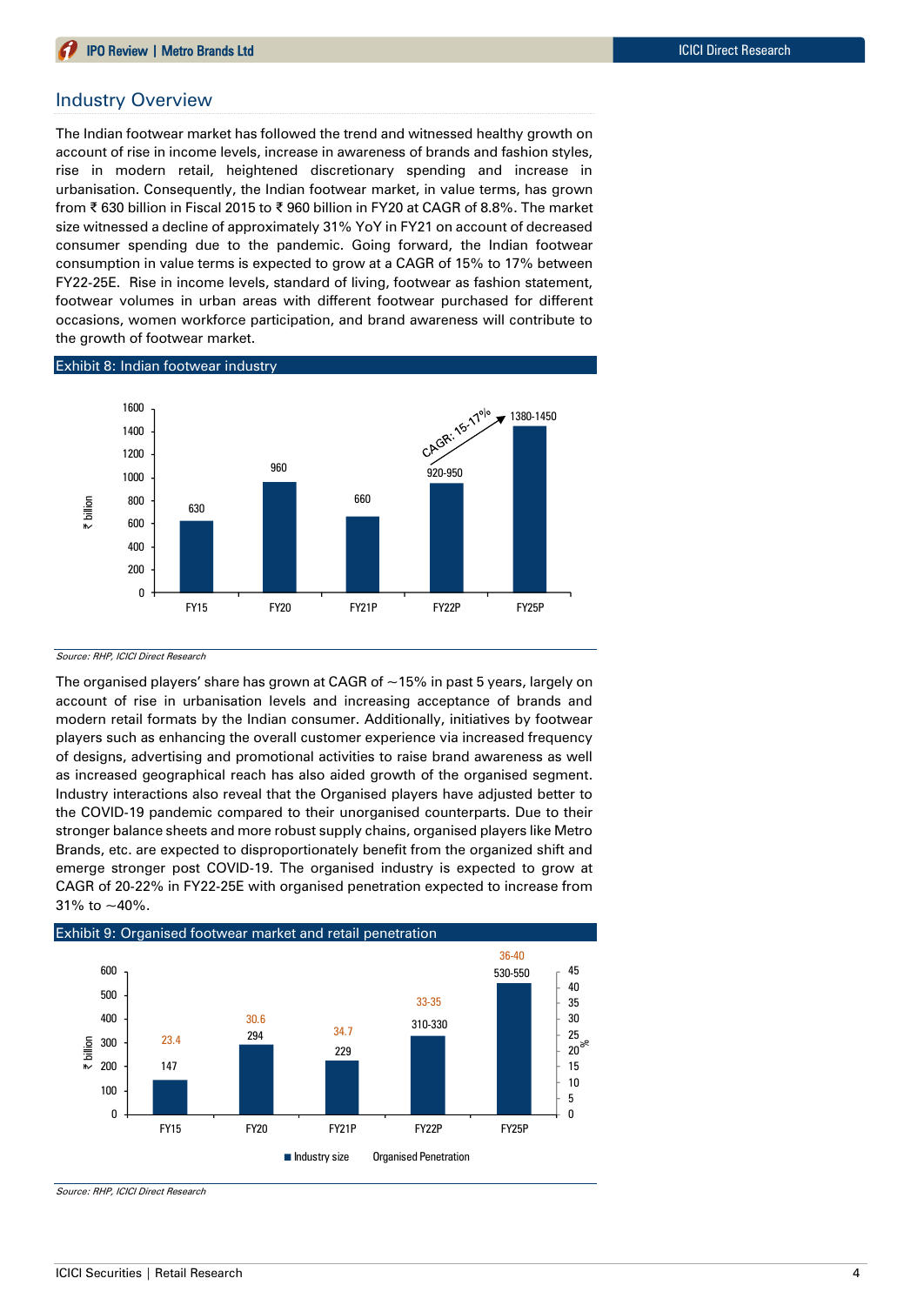Being a price-sensitive market, the Indian footwear industry is dominated by the mass segment which occupies a share of approximately 56% as of Fiscal 2020. This segment is largely catered to by unorganised players, comprising local footwear brands as well as unbranded footwear products. The share of the mass segment has dropped from 62% in Fiscal 2015 to 56% in Fiscal 2020, mainly on account of growth of organised players in the market. This decline in market share has been captured by economy, mid, and premium price-range segments. Typically, these segments are catered to by organised players with national, regional and international brands and their growth in the overall footwear industry has led to an increase in their respective shares. Moreover, factors like higher penetration of modern retail formats, rising income levels, and growing brand awareness have aided the growth of the mid and premium price segments. Going forward, since the economy, mid and premium sections have a higher presence of organised players, the faster growth of these sections is also expected to accelerate growth of the organized segment in the footwear industry. Moreover, higher growth rates in the higher prices segments as compared to the mass segment will aid in overall increase in average selling prices of the organised footwear segment in India.

## Exhibit 1: Indian footwear pyramid



Source: RHP, ICICI Direct Research Mass: < ₹ 500, Economy: ₹ 501-1000, Mid segment: ₹ 1001-3000, Premium: >₹ 3001



Source: RHP, ICICI Direct Research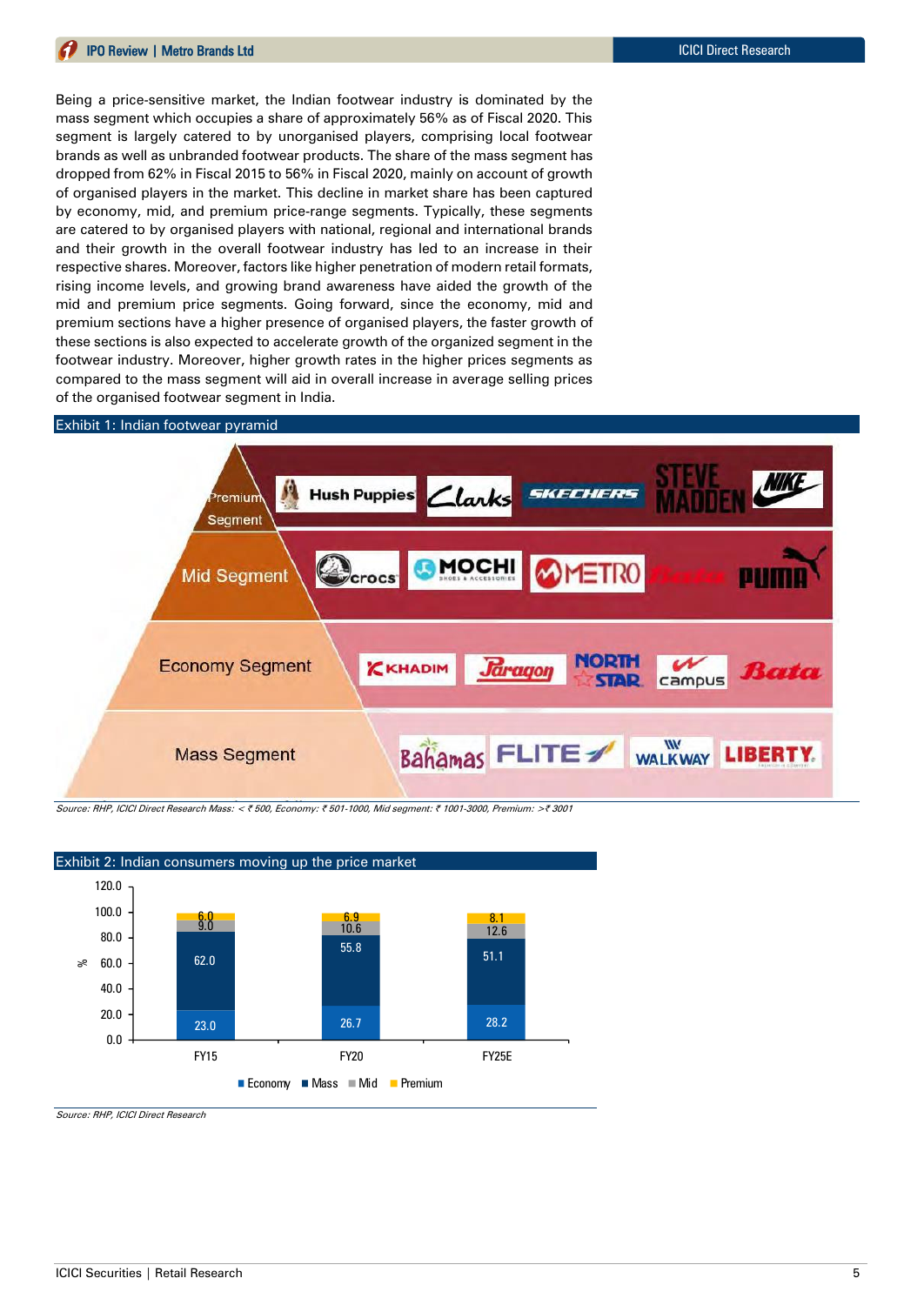## Key Strategies

## Expand store network in existing and new Indian Cities

As of September 30, 2021, the Company operated 598 Stores in 136 cities across 30 states and union territories in India with a total Retail Business Area of 734,217 sq. ft. across its various brands. Company proposes to utilise proceeds of fresh issue  $(3)$ 225 crore) to establish 260 new stores by FY25E, under various formats. The table below sets forth the total estimated costs for setting up new stores

|                     | Exhibit 3: Proposed utilisation of fresh issue      |           |                                                  |                                                   |                      |
|---------------------|-----------------------------------------------------|-----------|--------------------------------------------------|---------------------------------------------------|----------------------|
| <b>Store Format</b> | <b>Proposed</b><br>number of stores store (₹ crore) | Capex per | <b>Inventory cost</b><br>per store $($<br>crore) | <b>Security</b><br>deposit per<br>store (て crore) | Total cost (て crore) |
| Metro               | 61.0                                                | 0.5       | 0.6                                              | 0.1                                               | 71.9                 |
| Mochi               | 60.0                                                | 0.5       | 0.5                                              | 0.1                                               | 70.4                 |
| Walkway             | 45.0                                                | 0.3       | 0.3                                              | 0.1                                               | 30.1                 |
| Crocs               | 94.0                                                | 0.3       | 0.2                                              | 0.1                                               | 53.0                 |
|                     | 260.0                                               |           |                                                  |                                                   | 225.4                |

Source: RHP, ICICI Direct Research

#### Leverage multi-channel platform to pursue new opportunities

Building on the successful expansion of Crocs™ franchise in India, Metro will continue to leverage its existing multi-channel platform to evaluate similar opportunities in the future. Company has entered into a non-binding term sheet dated July 27, 2021 with international brand Fitflop. It is currently in process of entering into a distribution agreement with Fitflop (exclusive right to distribute Fitflop products in India via all channels including online) which is under negotiation. It will continue to evaluate similar and other arrangements, including licensing arrangements with other national as well as international brands as part of its active brand portfolio management.

### Increase contribution of e-commerce as a proportion to sales

Its e-commerce sales have grown at CAGR of 73% in FY19-21 to  $\bar{z}$  57.1 crore (~12% of overall sales). Metro proposes to make further investments in digital marketing to build an omni-channel engagement experience for its customers. In addition, it intends to invest in content generation to build engagement with a younger audience. It also intends to integrate its omni-channel model as well as apply new technologies to further expand and improve operations to handle individual customer deliveries and enhance customer buying experience with faster dispatches. Through these measures, Metro aims to expand revenue generating channels as well as become a digitally relevant brand for the Indian customer in the footwear and accessories market.

## Expand portfolio of accessories and grow other allied businesses

Metro will continue to look at new opportunities to increase its in-house range of belts, wallets, socks and handbags (~9% of sales) by leveraging on its understanding of the Indian consumer market. It intends to introduce a wider range of products under existing brands of accessories based on consumer preferences and demand, and asses international and local fashion trends and evolving market preferences in order to evaluate the feasibility of new types of product introductions. It also intends to leverage its existing vendor arrangements, distribution, and retail network through MBOs, in order to effectively launch and distribute new products.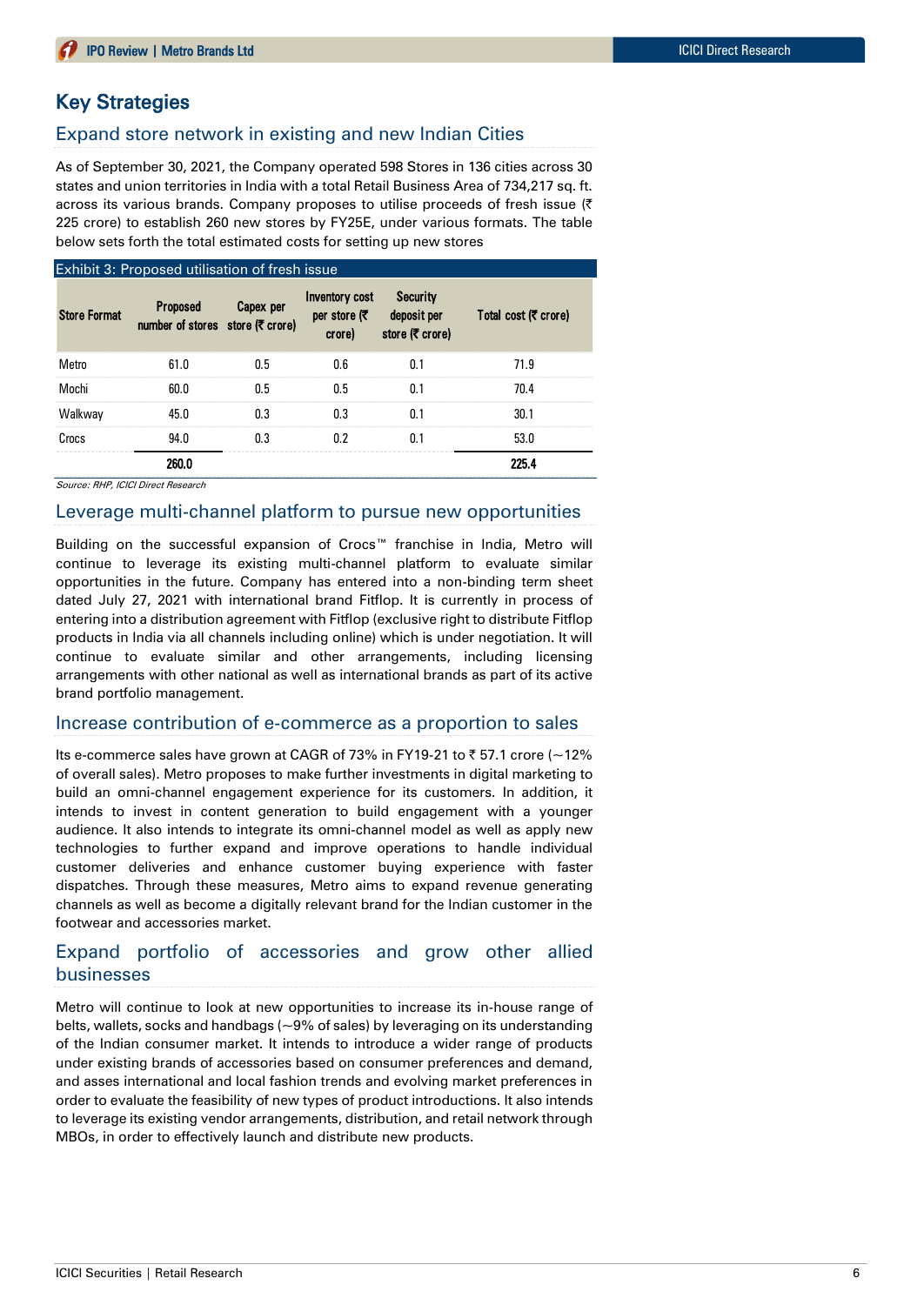## Key Risk

## Inability to renew stores and warehouses leases at competitive terms

The Company's stores are operated on properties that are either leased or obtained on a leave and license basis and the company is exposed to the market conditions of the retail rental market. Further, both the warehouses are also held on a leave-andlicense basis. The Company generally enters into lease agreements with initial terms of three to 10 years, and certain of these agreements have lock-in periods preventing the Company and/or the lessors from terminating the agreement within a stipulated period, without forfeiting the security deposit provided. Most of the company's lease agreements contain an early termination clause that permits it to terminate the lease agreement early for the reasons specified therein. However, if the company fails to renew these leases on competitive terms or if the company is unable to manage the lease rental costs, the company's results of operations would be materially and adversely affected.

## Disruption in Third Party manufacturing facilities

The Company engages third party service providers and vendors for the procurement of all its products, including footwear under the brands Metro, Mochi and Walkway. The Company has engaged with over 250 vendors with majority of them being located in India. It is dependent on third-parties for the manufacturing of all the products it sells. Any disruptions at such third-party manufacturing facilities, or failure of such third-parties to adhere to the relevant quality standards may have a negative effect on the company's reputation, business and financial condition. Any unscheduled, unplanned or prolonged disruption of operations at the vendors' manufacturing facilities could affect the company's vendors' ability to meet its requirements, and could consequently affect the operations.

## Significant dependence on third party brands

In FY21 and the six months ended September 30, 2021, revenue from sale of thirdparty branded products at the company's MBOs constituted 30.8% and 28.9% respectively of the Company's revenue from operations at the company's MBOs. The company's business partly depends on the continued success and reputation of the third-party brand. Any negative impact on these brands, or a failure by the company or owners of these brands to protect them, as well as loss of one or more such brands, or a reduction in demand for their products could adversely affect the company's business, results of operations, financial condition.

### Any material changes in agreement with Crocs

The company operates MBOs of its own brands as well as EBOs for Crocs™ in India. The company operates Crocs EBOs based on a non-exclusive retail license agreement entered into with Crocs in 2015. Under the Crocs Agreement, the Company is required to seek the prior approval of Crocs for opening of new stores. Also, the operation of Crocs EBOs depends on the material agreements with Crocs, which imposes certain restrictions, limitations and other obligations on the company's operations that could adversely affect the business, results of operations and financial condition of the company

## Outstanding litigation against the promoters

There are outstanding litigation proceedings against the company directors and promoters.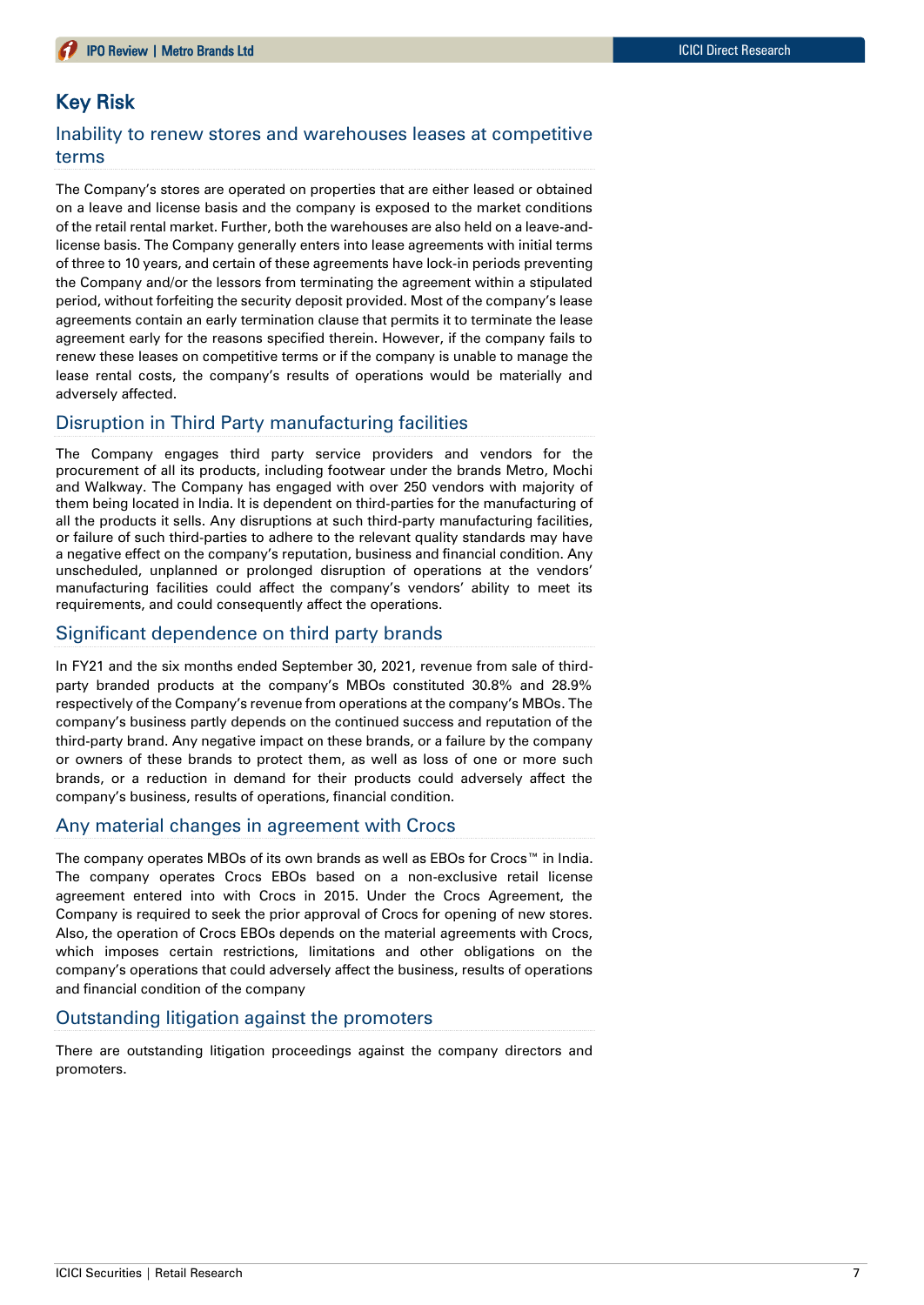## Financial summary

| <b>Exhibit 4: Profit and loss statement</b> |             |             |             |               |  |  |
|---------------------------------------------|-------------|-------------|-------------|---------------|--|--|
| (Year-end March)                            | <b>FY19</b> | <b>FY20</b> | <b>FY21</b> | <b>H1FY22</b> |  |  |
| <b>Net Sales</b>                            | 1.217.1     | 1.285.2     | 800.1       | 456.0         |  |  |
| Growth (%)                                  |             | 5.6         |             |               |  |  |
| <b>Total Raw Material Cost</b>              | 548.7       | 570.7       | 360.5       | 196.0         |  |  |
| Gross Margins (%)                           | 54.91       | 55.60       | 54.94       | 57.0          |  |  |
| <b>Employee Expenses</b>                    | 112.1       | 126.8       | 102.6       | 52.7          |  |  |
| % to sales                                  | 9.2         | 9.9         | 12.8        | 11.5          |  |  |
| Other Expenses                              | 220.4       | 235.1       | 165.5       | 95.9          |  |  |
| % to sales                                  | 18.1        | 18.3        | 20.7        | 21.0          |  |  |
| <b>Total Operating Expenditure</b>          | 881.3       | 932.5       | 628.5       | 344.6         |  |  |
| <b>EBITDA</b>                               | 335.8       | 352.7       | 171.5       | 111.4         |  |  |
| <b>EBITDA Margin</b>                        | 27.6        | 27.4        | 21.4        | 24.4          |  |  |
| Interest                                    | 33.9        | 39.5        | 43.7        | 23.6          |  |  |
| Depreciation                                | 93.6        | 120.6       | 121.8       | 65.1          |  |  |
| Other Income                                | 19.8        | 25.9        | 78.5        | 33.3          |  |  |
| <b>Exceptional Expense</b>                  |             |             |             |               |  |  |
| <b>PRT</b>                                  | 228.1       | 218.4       | 84.5        | 56.0          |  |  |
| <b>Total Tax</b>                            | 76.9        | 58.7        | 19.3        | 12.9          |  |  |
| <b>Profit After Tax</b>                     | 151.2       | 159.7       | 65.2        | 43.10         |  |  |
| Share of Profit loss in Joint Ve            | 1.53        | 0.85        | 0.60        | (0.03)        |  |  |
| <b>Profit After Tax</b>                     | 152.73      | 160.58      | 65.82       | 43.07         |  |  |

| Exhibit 5: Cash flow statement<br>₹ crore |             |             |          |               |  |
|-------------------------------------------|-------------|-------------|----------|---------------|--|
| (Year-end March)                          | <b>FY19</b> | <b>FY20</b> | FY21     | <b>H1FY22</b> |  |
| Profit Before Tax                         | 228.1       | 218.4       | 84.5     | 56.0          |  |
| <b>Add: Depreciation</b>                  | 93.6        | 120.6       | 121.8    | 65.1          |  |
| Add: Finance Cost                         | 33.9        | 39.5        | 43.7     | 23.6          |  |
| Others                                    | $-16.2$     | $-20.4$     | 144.2    | $-31.4$       |  |
| Net (Increase)/decrease in WC             | $-63.4$     | $-24.3$     | $-108.6$ | $-61.3$       |  |
| Tax paid                                  | $-80.3$     | $-60.8$     | $-20.4$  | $-25.7$       |  |
| CF from operating activities              | 195.6       | 273.1       | 265.3    | 26.3          |  |
| (Inc)/dec in Fixed Assets                 | $-58.8$     | $-44.2$     | $-25.1$  | $-18.9$       |  |
| Others                                    | $-8.6$      | $-118.4$    | $-97.3$  | 60.1          |  |
| CF from investing activities              | $-67.4$     | $-162.6$    | $-122.4$ | 41.2          |  |
| Inc / (Dec) in Equity/prefrence share     | 0.1         | 0 O         | 0 O      | 0.0           |  |
| Inc / (Dec) in Loan                       | 3.9         | 0.0         | 0.0      | 0.0           |  |
| Others                                    | $-135.9$    | $-111.5$    | $-127.1$ | $-74.5$       |  |
| CF from financing activities              | $-132.0$    | $-111.5$    | $-127.1$ | $-74.5$       |  |
| Net Cash flow                             | $-3.7$      | $-1.03$     | 15.8     | $-6.9$        |  |
| <b>Opening Cash</b>                       | 15.2        | 11.5        | 10.5     | 26.3          |  |
| Closing Cash                              | 11.5        | 10.5        | 26.3     | 19.4          |  |

Source: Company, ICICI Direct Research

Source: Company, ICICI Direct Research

| Exhibit 6: Balance sheet         |             |             |             | ₹ crore       |
|----------------------------------|-------------|-------------|-------------|---------------|
| (Year-end March)                 | <b>FY19</b> | <b>FY20</b> | <b>FY21</b> | <b>H1FY22</b> |
| <b>Equity Capital</b>            | 132.8       | 132.8       | 132.8       | 132.8         |
|                                  |             |             |             |               |
| <b>Reserve and Surplus</b>       | 517.1       | 674.5       | 694.8       | 707.3         |
| <b>Total Shareholders funds</b>  | 649.9       | 807.3       | 827.6       | 840.0         |
| Non Controlling interests        | 19.5        | 23.5        | 19.9        | 21.4          |
| <b>Total Debt</b>                | 9.9         | 11.5        | 1.4         | 2.4           |
| <b>Non Current Liabilities</b>   | 348.3       | 458.6       | 489.3       | 516.5         |
| <b>Source of Funds</b>           | 1.027.51    | 1,300.87    | 1,338.12    | 1,380.28      |
| <b>Net Fixed Assets</b>          | 217.8       | 220.6       | 220.0       | 218.4         |
| <b>Capital WIP</b>               | 3.0         | 12.9        | 4.2         | 10.4          |
| Intangible assets                | 6.0         | 5.1         | 4.3         | 3.8           |
| Right of use assets              | 370.2       | 482.5       | 499.6       | 526.3         |
| Investments & bank balance       | 210.4       | 348.7       | 461.3       | 412.5         |
| Inventory                        | 364.6       | 376.1       | 289.8       | 338.6         |
| Cash                             | 11.5        | 10.5        | 26.3        | 19.4          |
| <b>Debtors</b>                   | 51.9        | 70.1        | 50.6        | 69.6          |
| Loans & Advances & Other CA      | 33.8        | 34.1        | 37.3        | 61.2          |
| <b>Total Current Assets</b>      | 461.8       | 490.8       | 403.9       | 488.8         |
| Creditors                        | 193.9       | 201.5       | 204.7       | 235.5         |
| Provisions & Other CL            | 100.1       | 115.1       | 116.6       | 123.8         |
| <b>Total Current Liabilities</b> | 294.0       | 316.6       | 321.2       | 359.3         |
| <b>Net Current Assets</b>        | 167.8       | 174.3       | 82.7        | 129.4         |
| LT L& A, Other Assets            | 52.2        | 56.8        | 66.0        | 79.5          |
| <b>Other Assets</b>              | 0.0         | 0.0         | 0.0         | 0.0           |
| <b>Application of Funds</b>      | 1.027.51    | 1.300.87    | 1.338.12    | 1.380.28      |

| Exhibit 7: Key ratios  |             |             |             | ₹ crore       |
|------------------------|-------------|-------------|-------------|---------------|
| (Year-end March)       | <b>FY19</b> | <b>FY20</b> | <b>FY21</b> | <b>H1FY22</b> |
| Per share data (T)     |             |             |             |               |
| <b>Diluted EPS</b>     | 5.6         | 5.9         | 2.4         | 1.6           |
| Cash EPS               | 9.0         | 10.3        | 6.9         | 4.0           |
| <b>BV</b>              | 23.9        | 29.7        | 30.5        | 30.9          |
| Cash Per Share         | 8.2         | 13.2        | 18.0        | 15.9          |
| Operating Ratios (%)   |             |             |             |               |
| <b>EBITDA</b> margins  | 27.6        | 27.4        | 21.4        | 24.4          |
| PBT margins            | 18.7        | 17.0        | 10.6        | 12.3          |
| Net Profit margins     | 12.4        | 12.4        | 8.2         | 9.5           |
| Inventory days         | 109.3       | 106.8       | 132.2       |               |
| Debtor days            | 15.6        | 19.9        | 23.1        |               |
| <b>Creditor days</b>   | 58.2        | 57.2        | 93.4        |               |
| Return Ratios (%)      |             |             |             |               |
| RoE                    | 23.3        | 19.8        | 7.9         |               |
| RoCE                   | 39.7        | 31.5        | 15.5        |               |
| Valuation Ratios (x)   |             |             |             |               |
| P/E                    | 89.8        | 85.0        | 208.2       |               |
| EV / EBITDA            | 39.8        | 37.5        | 76.3        |               |
| EV / Sales             | 11.0        | 10.3        | 16.4        |               |
| Market Cap / Revenues  | 11.2        | 10.6        | 17.0        |               |
| Price to Book Value    | 20.9        | 16.8        | 16.4        |               |
| <b>Solvency Ratios</b> |             |             |             |               |
| Debt / Equity          | 0.0         | 0.0         | 0.0         |               |
| Debt/EBITDA            | 0.0         | 0.0         | 0.0         |               |
| <b>Current Ratio</b>   | 1.6         | 1.6         | 1.3         |               |
| <b>Quick Ratio</b>     | 0.3         | 0.4         | 0.4         |               |

Source: Company, ICICI Direct Research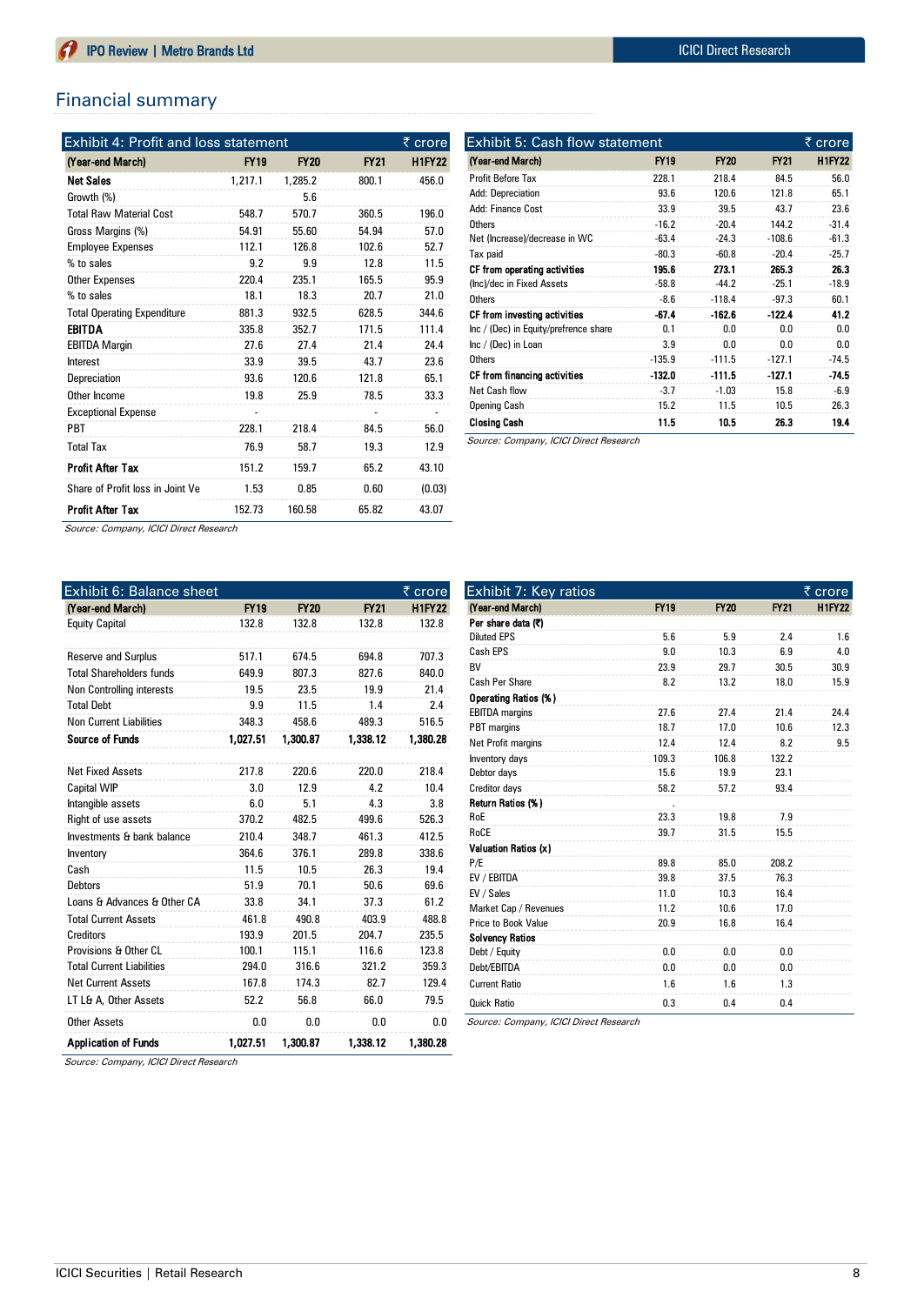## RATING RATIONALE

ICICI Direct endeavours to provide objective opinions and recommendations. ICICI Direct assigns ratings to companies that are coming out with their initial public offerings and then categorises them as Subscribe, Subscribe for the long term and Avoid.

Subscribe: Apply for the IPO

Avoid: Do not apply for the IPO

Subscribe only for long term: Apply for the IPO only from a long term investment perspective (>two years)



Pankaj Pandey **Mandey Read – Research East Communist Pankaj.pandey@icicisecurities.com** 

ICICI Direct Research Desk, ICICI Securities Limited, 1st Floor, Akruti Trade Centre, Road No 7, MIDC, Andheri (East) Mumbai – 400 093 research@icicidirect.com